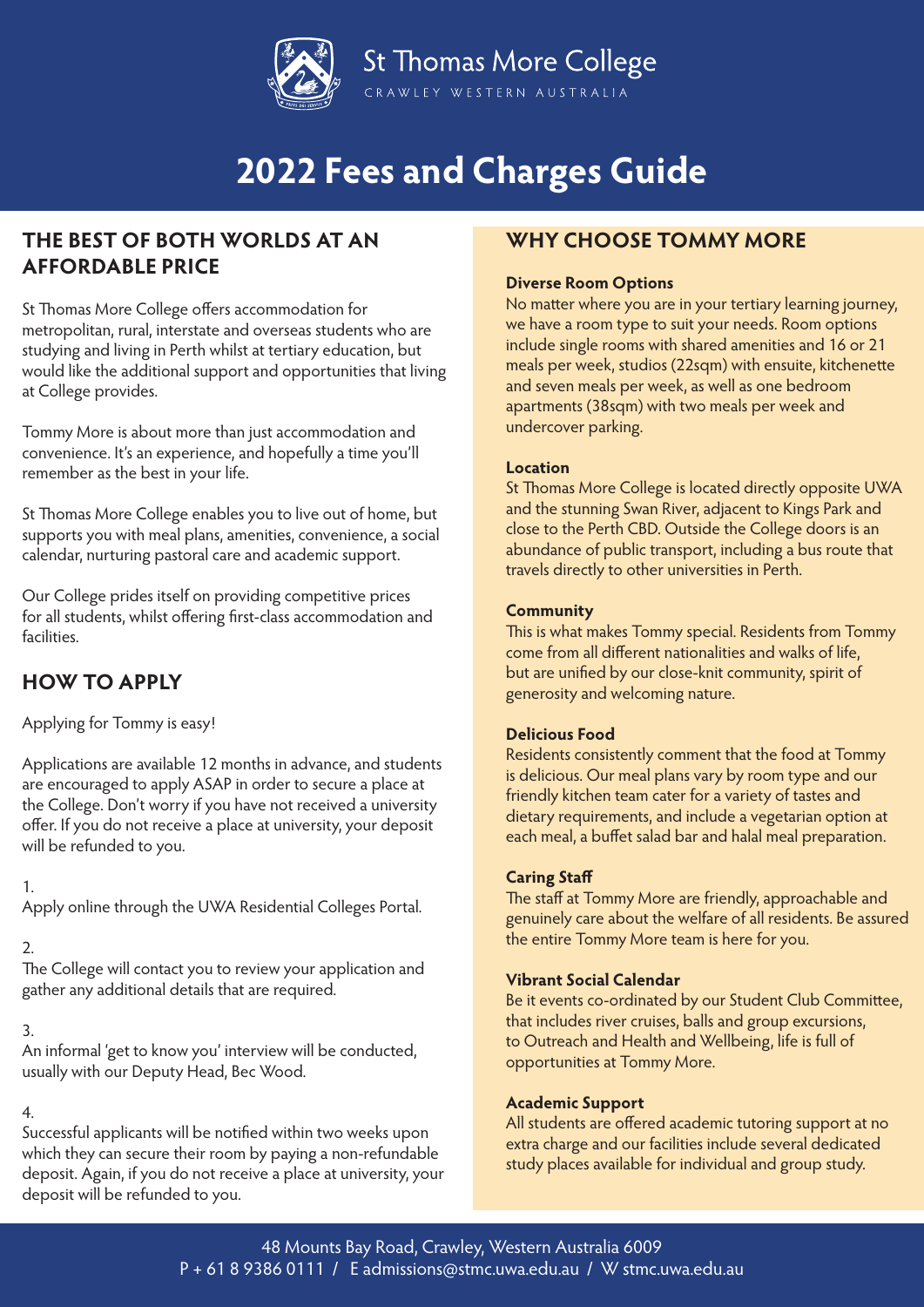

## **RESIDENT BENEFITS AND INCLUSIONS**

## **Amenities and Facilities**

- Fully furnished room
- 24/7 Fully-equipped gymnasium
- Secure environment
- Full Utilities (no connection fees)
- Unlimited internet access
- **Bicycle Storage**
- On-site laundry
- Print Room
- Music Room
- Mini theatre
- Recreation Centre with table tennis and pool table
- Outdoor hammock relaxation area
- Outdoor chess
- Half-basketball court
- Access to carshare program
- Limited insurance on contents
- Free kayak and bicycle loan
- Delicious meals, catering to a variety of tastes
- Communal kitchen
- Tuck Shop
- Vending Machines

## **Social Events**

- Student Club Membership (fee payable)
- College Ball (fee payable)
- Formal Dinners
- River Cruises
- Orientation Week Activities
- Fringe Fest
- Angels and Mortals Week
- The Great Escape
- LipDub Competition

## **Academic Support**

- Dedicated study rooms and printers on campus
- Complimentary academic tutoring

## **Professional Development**

- Tell Me More Series
- Leadership Development Course
- Graduate Association Membership for students in third year or above (excludes study abroad/exchange)
- 1 to 1 Career Mentoring with Alumni
- Bright Breakfast Career Development Series
- Online Seminar and Training Portal for personal and professional development

## **Health and Well-being**

- Campus Chaplain for spiritual guidance
- 18 Resident Advisor's here to help you settle in, and support you throughout your college life, including a dedicated Health and Wellbeing RA, as well as an Outreach and Social Justice RA
- Social Clubs and Societies (e.g. Book Club)
- Weekly Meditation and Mindfulness sessions
- More Mentor Program (new students are paired with a returning student)
- Head of College and Deputy Head of College who live onsite with their families to provide pastoral care and mature adult guidance
- Opportunity to participate in Intra-College and Inter-College sporting activities and competitions
- Welcome Pack for first year residents
- Caring and supportive staff
- Thriving Outreach and Social Justice Program
- Tom and Bec's dogs (Mocha and Monkey)



*When I visited on Open Day, I felt instantly at home. Everyone was so welcoming and the vibe of the College made me feel as though I would fit in perfectly here.*

*The great culture and facilities you see on tours and Open Day is exactly what you get. The people are what makes Tommy special. Everyone is so accepting and welcoming, there's always somebody around to have a chat with.*

*Maggie Biffin Collie Exercise, Sport and Rehabilitation Science, Curtin University*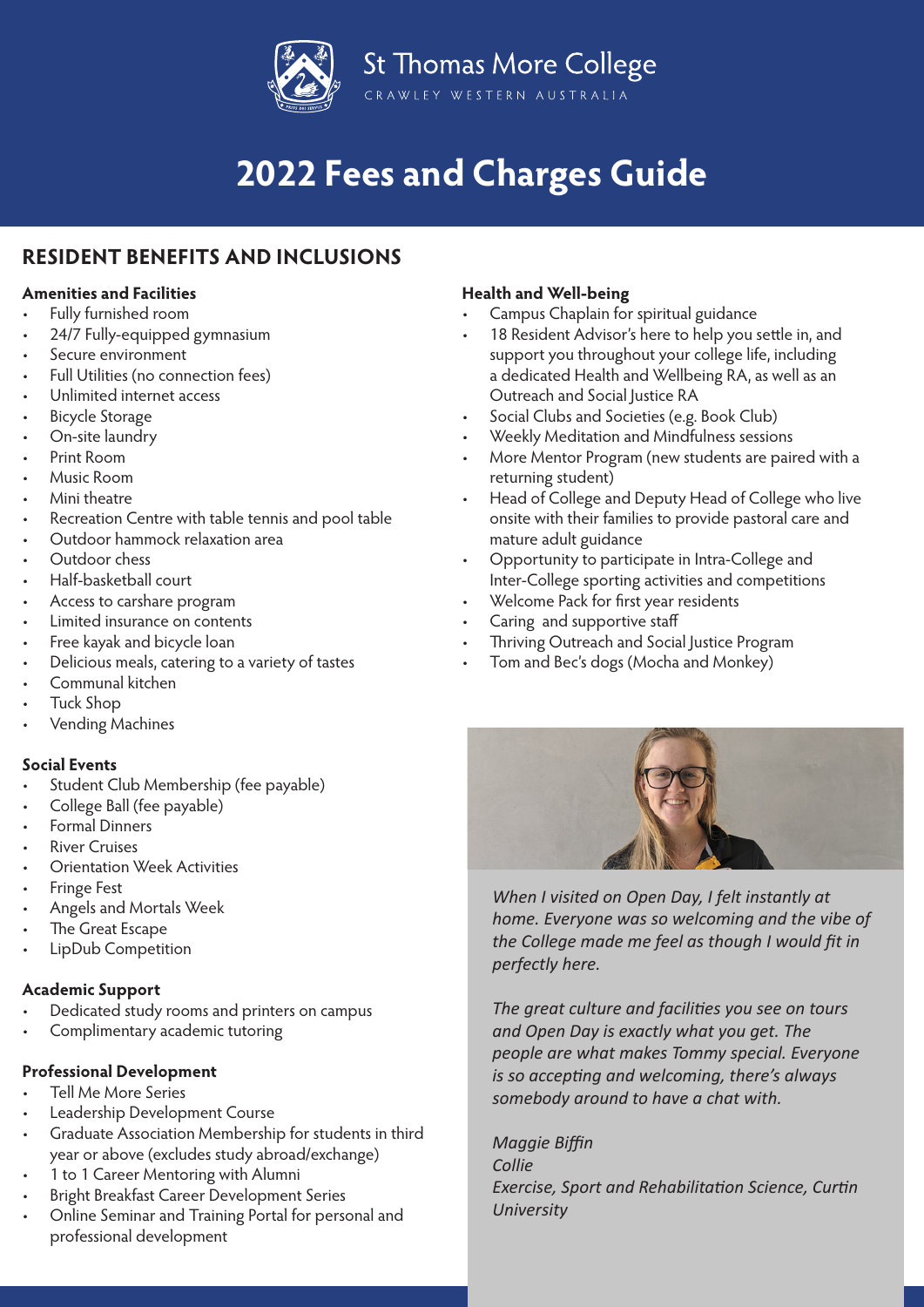

## **SCHOLARSHIPS AND BURSARIES**

St Thomas More College strives to provide a superior College experience at the most affordable price.

The College recognises that whilst its fees are highly competitive, there are prospective students who may require assistance to pay the fee. The College has a range of scholarships and bursaries to provide assistance where possible.

Applications for scholarships at St Thomas More College are processed separately to the residential application process and close on the Friday prior to the commencement of Semester 1 each year.

## **STMC Council Scholarships**

#### **Value: \$1,500 for one year**

#### **For: first year residents**

Six (6) Council Scholarships, each worth \$1,500, are offered to first year residents each year.

## **S J Murphy Scholarships**

## **Value: \$2,000 for one year For: returning residents of the College** Two (2) awards are made available each year through the generosity of the estate of the late Stanislaw Murphy.

## **Rogerson Scholarships**

## **Value: \$2,000 for one year For: returning residents of the College**

Two (2) awards are made available each year through the generosity of the estate of the late Jean Rogerson.

## **Singleton Scholarship**

#### **Value: \$5,000 for one year For: returning residents of the College**

One (1) \$5,000 scholarship is awarded each year to a returning resident at the College in honour of the first Student Club President, the late Brian Singleton.

## **The Catenian Bursary**

#### **Value: \$2,000 for one year For: first or later year residents**

The bursary is awarded to a first or later year resident who has been accepted into or is already succeeding at his/her chosen degree.

## **The Catenian Scholarship**

## **Value: \$2,000 annually for the duration of studies For: second year or later resident**

The purpose of this scholarship is to provide financial assistance to full-time undergraduate students, who reside at St Thomas More College, are enrolled in degree courses, making satisfactory progress, and who are in financial need.

## **The Catenian Charity Inc. Scholarship**

**Value: \$5,000 per year for the duration of studies For: a resident (new or returning) who has completed at least one year of full-time study towards their Bachelor degree.**

The Catenians have established this scholarship to assist Catholic students who are in necessitous circumstances.

## *Further information regarding scholarships and bursaries at St Thomas More College are available on our website.*



*I chose to come to Tommy More because I heard it was a great way to get started in uni life, while also being a great opportunity to make friends. Before I arrived, I was really nervous about not knowing anyone, but that quickly went away because I realised everyone's in the same boat and eager to meet new people. It's nothing like school. Everyone is here for one another and the events that we have here at Tommy and within the RSD are a great way to get to know other people within the college community and are always really fun!*

*Lily Trovato Busselton Bachelor of Science (Psychology Double Major) University of Western Australia*